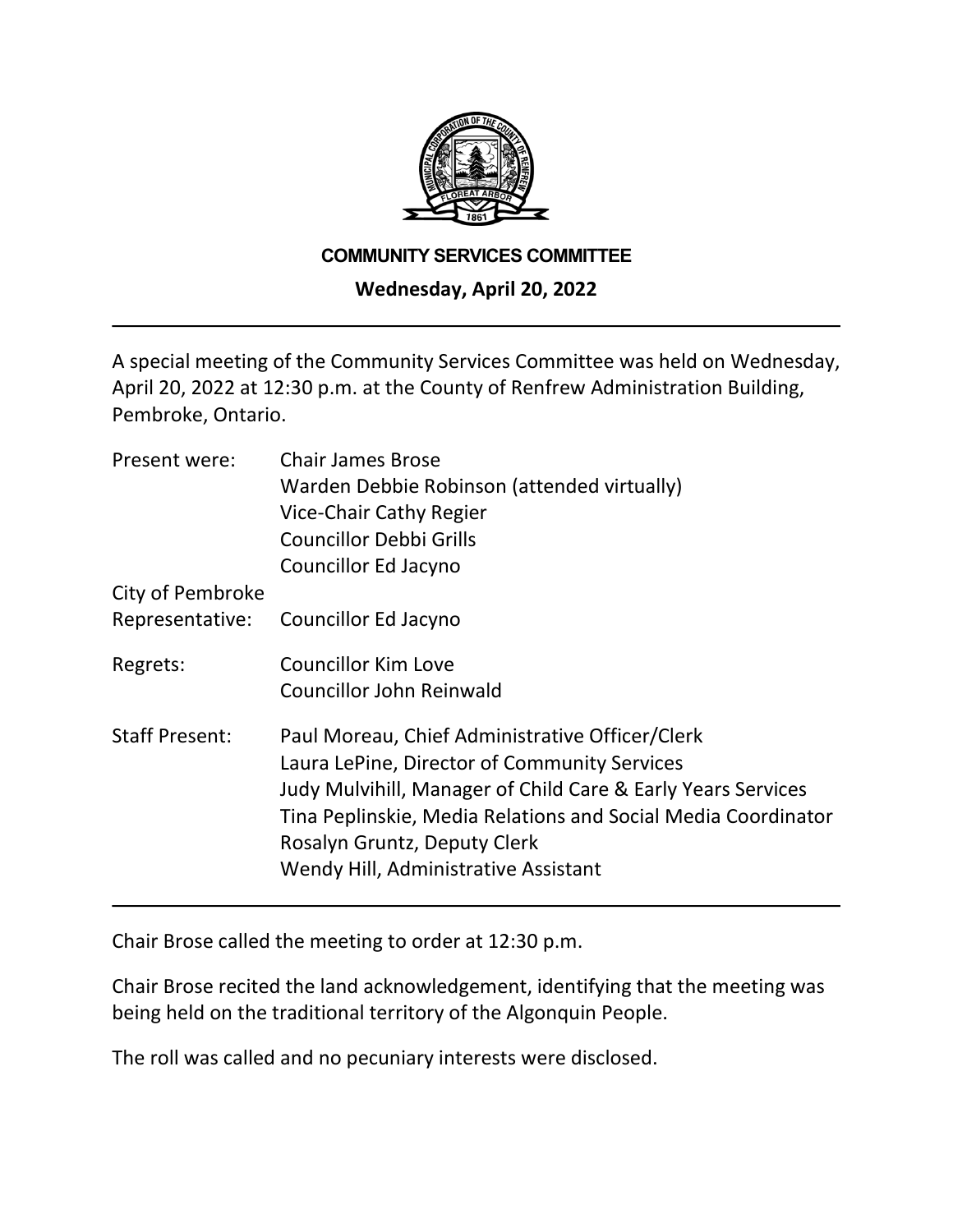Ms. LePine overviewed the Community Services Department Special Meeting Report which is attached as Appendix A.

Ms. Mulvihill provided additional information on the Business Case for the contract Child Care Supervisor position being funded through the Canada-Wide Early Learning and Child Care Plan.

# **RESOLUTION NO. CS-C-22-04-34**

Moved by Councillor Grills

Seconded by Councillor Regier

THAT the Community Services Committee recommend to County Council that a contract Child Care Supervisor be hired in Group 7 of the Salary Range (\$70,758 to \$80,748); AND FURTHER THAT 100% of the funding for the position be from the Canada-Wide Early Learning and Child Care (CWELCC) funding. CARRIED.

# **RESOLUTION NO. CS-C-22-04-35**

Moved by Councillor Jacyno Seconded by Councillor Regier THAT the Community Services Department Report which is attached Appendix A be approved. CARRIED.

# **RESOLUTION NO. CS-C-22-04-36**

Moved by Councillor Jacyno Seconded by Councillor Regier THAT this meeting adjourn. Time – 12:41 p.m. CARRIED.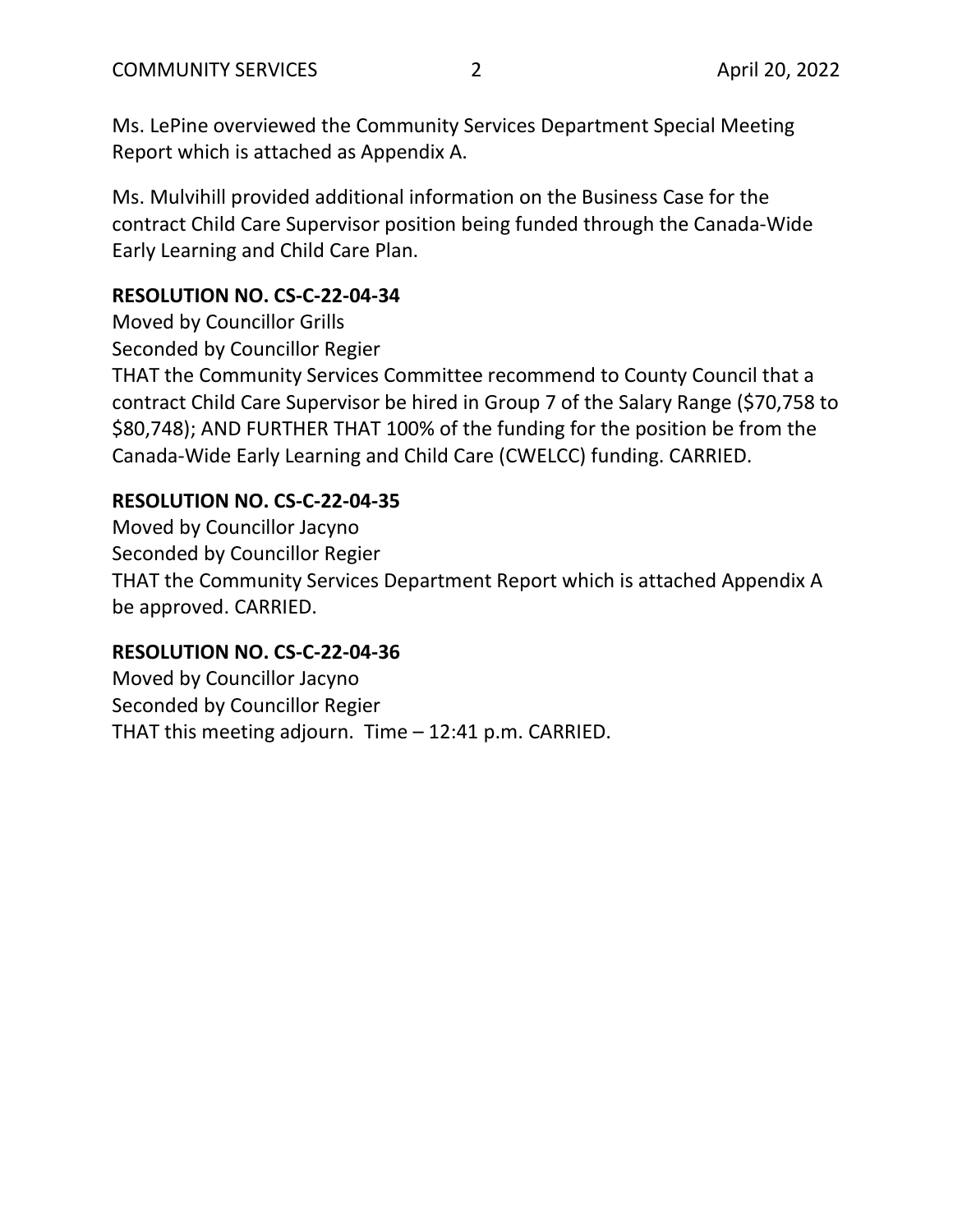### **COUNTY OF RENFREW**

### **COMMUNITY SERVICES DEPARTMENT REPORT**

**TO:** Community Services Committee

**FROM:** Laura LePine, Director of Community Services

**DATE:** April 20, 2022

**SUBJECT:** Department Report – Special Meeting

#### **RESOLUTIONS**

### 1. **New Child Care Supervisor Position [Strategic Goal #2 (a)]**

**Recommendation:** THAT the Community Services Committee recommend to County Council that a contract Child Care Supervisor be hired in Group 7 of the Salary Range (\$70,758 to \$80,748); AND FURTHER THAT 100% of the funding for the position be from the Canada-Wide Early Learning and Child Care (CWELCC) funding.

### **Background**

This position will support the implementation of the new Canada Wide Early Learning and Child Care Plan funded through the province at a rate of 100%.

Program implementation time is short and anticipated changes reflecting the new Guidelines will be complex and broad.

Attached as Appendix I is a memorandum to CMSMs dated April 12, 2022, from Holly Moran, Assistant Deputy Minister, Ministry of Education, providing information on the implementation of the Canada-Wide Early Learning and Child Care Plan between the Province of Ontario and the Government of Canada. Appendix A in the memorandum provides an initial allocation of funding as follows: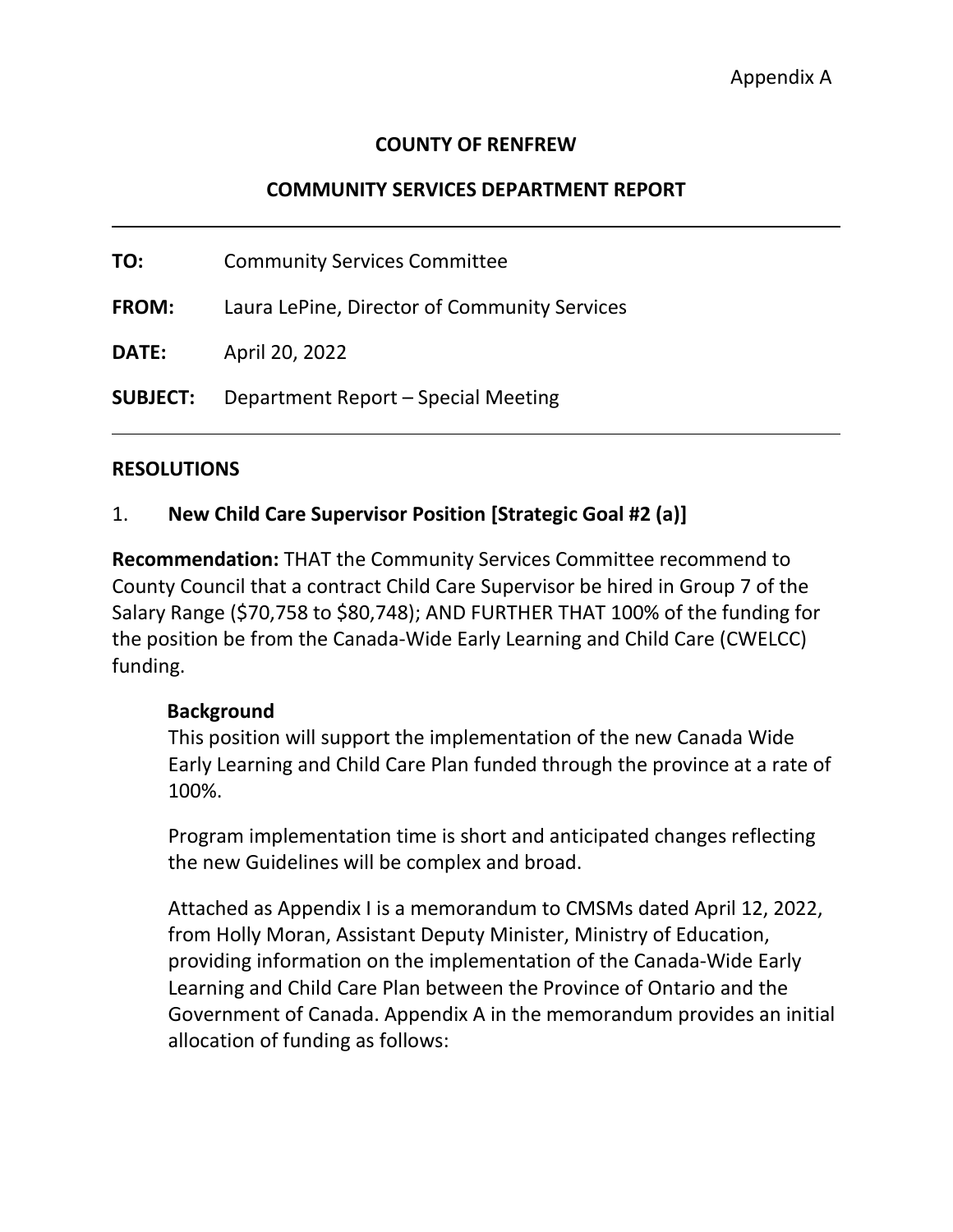- Fee Reduction \$2,500,655
- Workforce Compensation \$208,024
- Administration \$122,943
- Total CWELCC Funding \$2,881,622

Attached as Appendix II is the Business Case for the Child Care Supervisor position to assist with the roll out of the CWELCC Plan.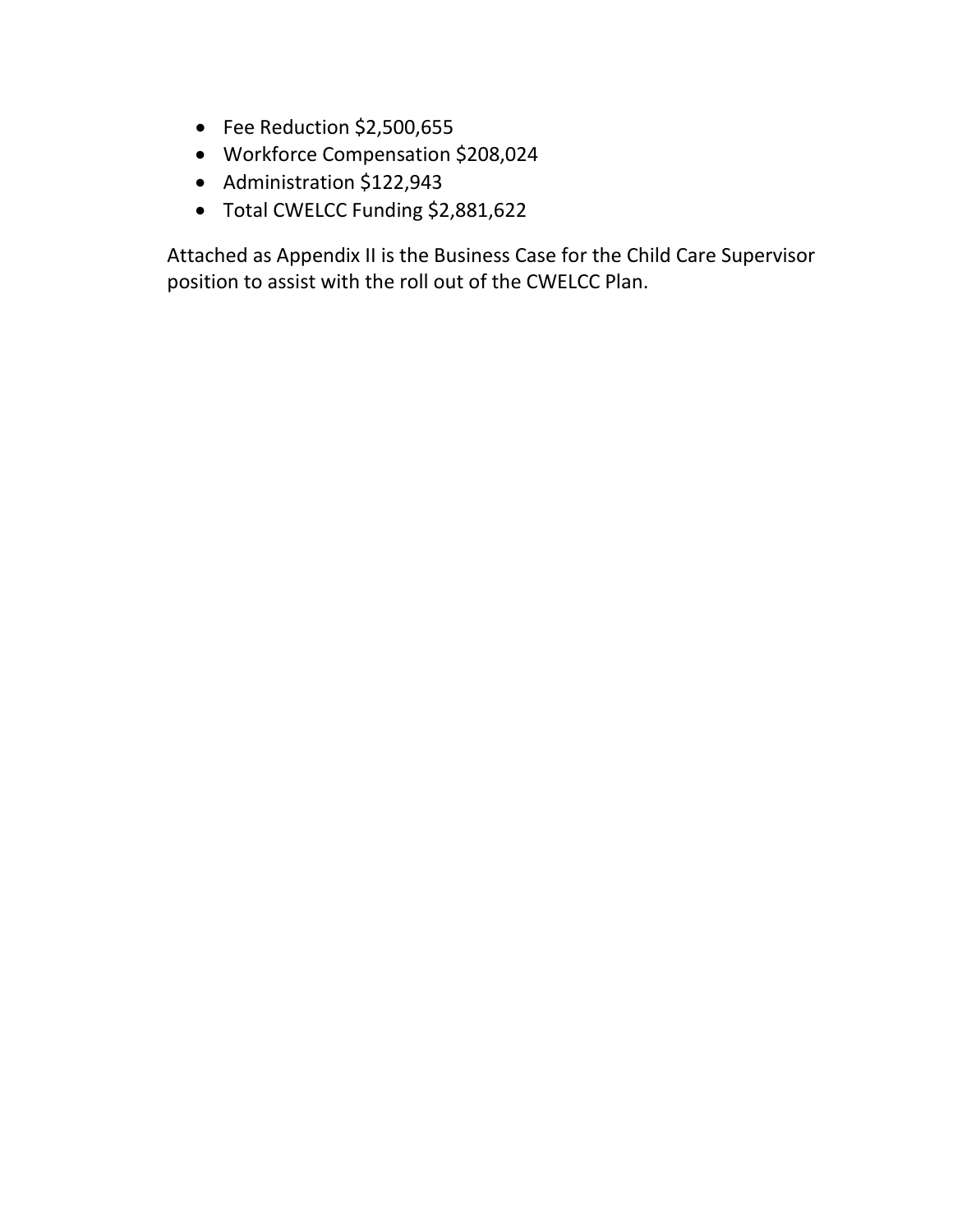| <b>Memorandum To:</b> | Chief Administrative Officers,<br>General Managers and/or Directors, Consolidated<br>Municipal Service Managers (CMSMs) and District Social<br>Services Administration Boards (DSSABs) |
|-----------------------|----------------------------------------------------------------------------------------------------------------------------------------------------------------------------------------|
| From:                 | <b>Holly Moran</b><br><b>Assistant Deputy Minister</b><br><b>Early Years and Child Care Division</b><br><b>Ministry of Education</b>                                                   |
| Subject:              | Implementation of the Canada-Wide Early Learning and<br>Child Care Plan between the Province of Ontario and the<br>Government of Canada                                                |

I am pleased to share updates on the implementation of the Canada-Wide Early Learning and Child Care (CWELCC) System. Following the ministry communication on March 28, 2022 (see Attachment 1), this memo provides further detail and key information to support our partners as we work together to implement the CWELCC System.

Ontario's Action Plan for meeting its CWELCC commitments takes a phased approach to achieve its key objectives: affordability, accessibility, quality workforce, inclusion, and enhanced data and reporting.

#### **Funding Overview**

Under the agreement with the federal government, Ontario will receive \$13.2B over six years, which Ontario will use over five years, to reduce fees for families and deliver an average of \$10 a day child care for eligible children by September 2025. Appendix A provides the initial CWELCC 2022 allocations to CMSMs/DSSABs.

In 2022, CMSMs/DSSABs will receive funding under Ontario's CWELCC System, as part of a transitional allocation approach. In the initial rollout, \$785M has been allocated to address fee reductions, workforce compensation, administration and accounts for inflation.

Funding allocations have been determined using data that represents the current licensed child care system and projections for the 2022 calendar year. This includes data from the *Licensed Child Care Operations Survey* and the *Child Care Licensing System* (CCLS). The remaining 2022 CWELCC allocations, related to space expansion, will be allocated in the coming months. For 2023 and beyond, the ministry's intent is to allocate child care funding using a revised child care funding formula. The ministry will consult with CMSMs/DSSABs on the development of the new funding formula later in 2022.

#### **Participation in CWELCC**

All Licensees with programs serving children under the age of 6 (or turning 6 before June 30) are eligible to apply to participate in the CWELCC System. Existing Licensees must advise their service system manager by September 1, 2022 of their intention to participate in the CWELCC System. Licensees that choose not to participate may continue to operate under the existing provincial licensing and regulatory framework and purchase of service agreements with their local CMSM/DSSAB. Licensees that are not part of the CWELCC System will not receive CWELCC System funding and may continue to set their own parent fees.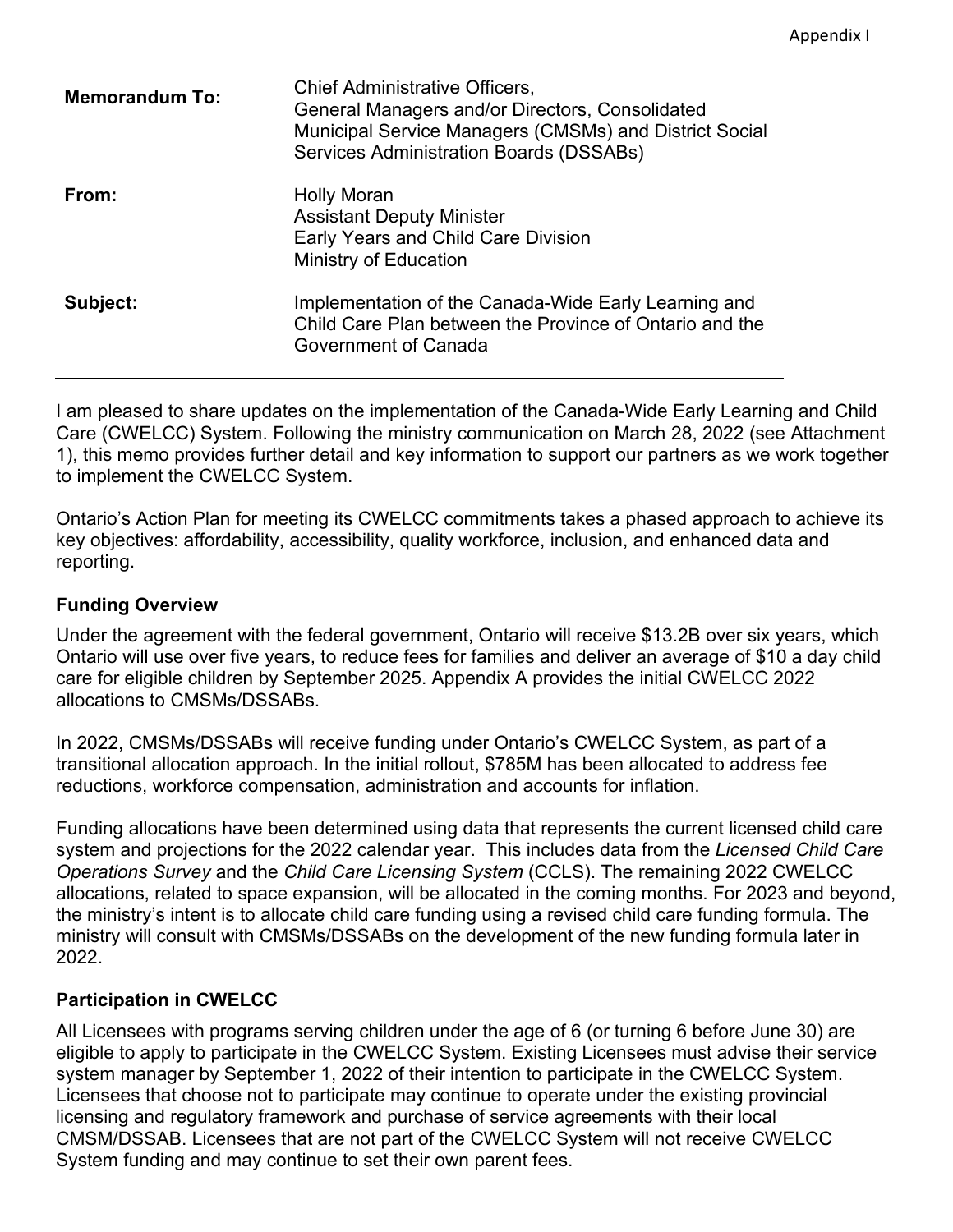Licensees will be required to meet the following conditions in order to participate:

- In receipt of an existing or new purchase of service agreement with the service system manager
- Demonstrate financial viability
- Maintain the child care fees for Licensees who were in operation as of March 27, 2022 unless a fee increase was communicated to families/parents prior to the announcement of the CWELCC System on March 28, 2022.
- Maintain existing licensed spaces for ages 0-5 (pre-CWELCC announcement on March 28, 2022). Licensees may not convert existing 0-5 spaces to other age groups

The funding guideline addendum provided in Attachment 2 sets out the detailed requirements regarding CWELCC participation criteria.

# **Amendments to Child Care and Early Years Act, 2014: O. Reg 137/15 and O. Reg 138/15**

To support the implementation of CWELCC system amendments have been made to O. Reg 137/15 and O. Reg 138/15 under the *Child Care and Early Years Act, 2014* (CCEYA) that would establish a clear cost control framework to support long term sustainability of the CWELCC system.

These amended regulations establish:

- an immediate freeze (effective March 27, 2022) on all parent fees for eligible children that would remain in effect until a licensee or applicant notifies their service system manager that they are not enrolling in the CWELCC system OR the licensee completes the enrolment process;
- a requirement that licensees enrolled in the CWELCC system reduce the daily cost of a licensed space by 25%, to a floor of \$12;
- a requirement that CMSMs and DSSABs reduce by 25% the parent contribution that is paid by a family receiving child care subsidy for eligible children;
- requirements related to retroactive payments, refunds, and non-base fees;
- requirements for notification to parents and staff/providers regarding whether or not the licensee intends to enroll in the CWELCC system;
- requirements to support parental choice when a licensee does not enroll in the CWELCC system; and,
- related enforcement mechanisms.

# **CWELCC Addendum Overview**

The following will provide an overview of the CWELCC Addendum to the Ontario Child Care and EarlyON Child and Family Centres Service Management and Funding Guideline (Guideline). For full details and implementation please refer to the Guideline.

### Fee Reduction

A graduated approach to fee reductions will begin in Spring 2022 as follows:

- A fee reduction of up to 25% (to a minimum of \$12 per day) for eligible children retroactive to April 1, 2022
- A 50% daily fee reduction on average for eligible children by the end of calendar year 2022
- \$10 average daily child care fees for eligible children September 2025.

# Fee Subsidy Parental Contribution Reduction

To ensure an equivalent fee reduction for families receiving child care fee subsidy who pay a parental contribution, amendments have been made under O. Reg 138/15. The amendments require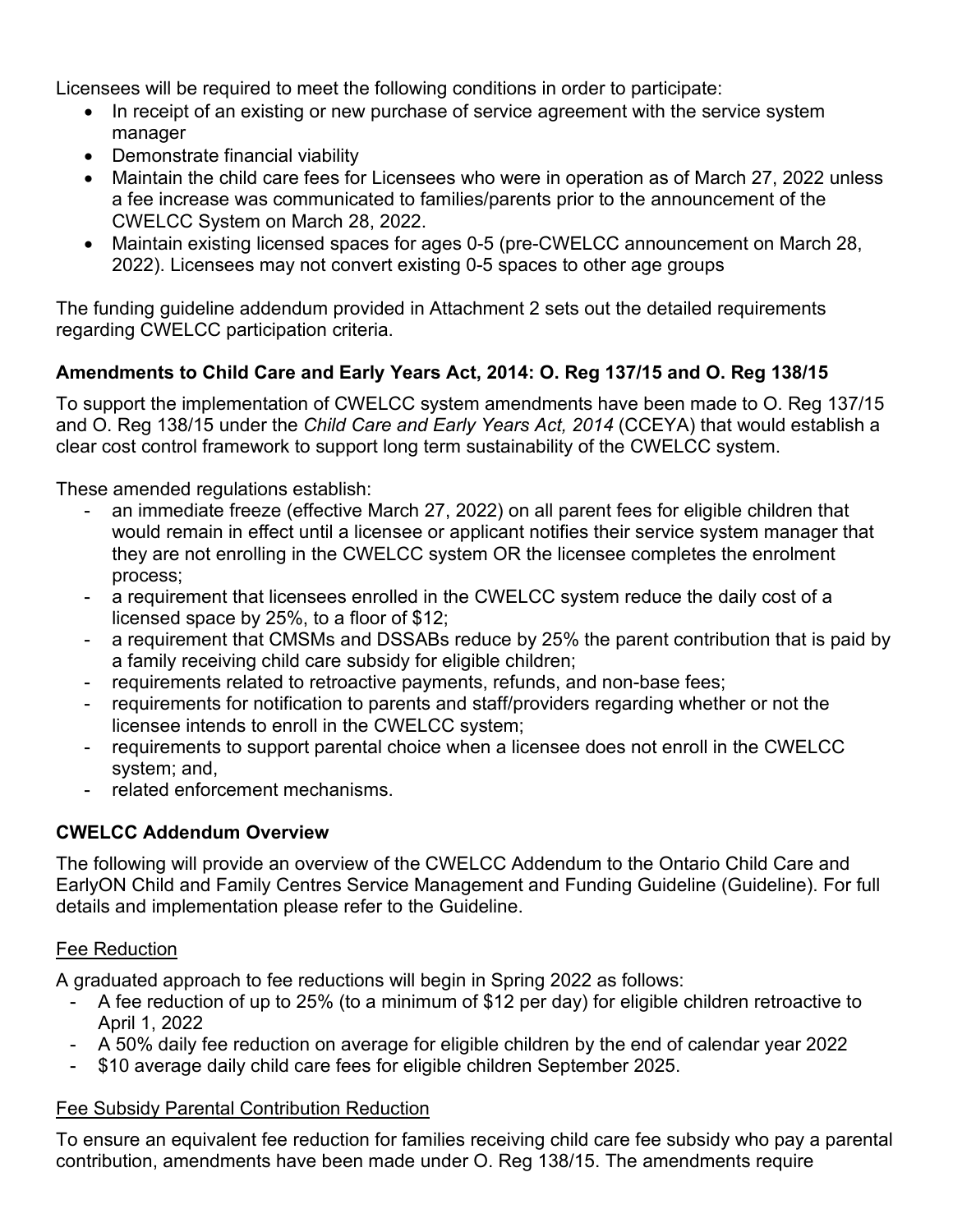CMSMs/DSSABs to reduce by 25% the parental contribution for eligible children who hold a spot with a licensed program that has enrolled in the CWELCC System. CMSMs and DSSABs will calculate the parental contribution reduction for fee subsidy families and provide the Licensee with the parental contribution refund amount.

#### Workforce Compensation

Workforce compensation funding is available to eligible staff employed by Licensees regardless of the age of the children they are supporting.

Eligible staff categories will have their hourly wage increased to align with the wage floor and will be eligible for an annual increase, including staff in licensed before and after school programs for 6-12 years.

### **Overview of Implementation Timelines**

For Licensees participating in the CWELCC System, the 2022 fee reduction will be implemented in two phases. In phase one, Ontario will begin with an immediate first step of reducing child care fees for eligible children by 25 per cent (to a minimum of \$12 per day), retroactive to April 1, 2022. In phase two, the parent fees for the same age group will be reduced again to reach an average reduction of 50% by as of December 31, 2022. Further fee reductions occur by September 2024, culminating in a final reduction to an average of \$10-a-day child care by September 2025.

As announced, Ontario will improve compensation for the child care workforce effective April 2022. CMSMs and DSSABs will receive funding to raise the wage floor to \$18 per hour for Registered Early Childhood Educators (RECEs) and \$20 per hour for RECE Supervisors to improve recruitment and retention in the child care workforce. Going forward, RECE program staff and supervisors will receive a \$1 per hour wage increase each year from 2023 to 2026, up to a maximum of \$25/hour.

In addition, workforce compensation funding will be provided to Licensees to offset wage increases for Non-RECE staff associated with the increased minimum wage that came into effect January 1, 2022.Non-RECE staff have a wage floor of \$17 per hour including both the minimum wage and the Wage Enhancement Grant of \$2 per hour.. CMSMs/DSSABs should ensure funding provided to Licensees supports inflationary costs associated with base fees for a Licensee's child care operations for eligible children, including inflationary compensation increases for staff. Funding for 2.6% inflationary increases has been provided through the allocation in 2022.

Ontario is also working to develop a workforce strategy aimed at continuing to support improved recruitment and retention in the sector.

In the spring and summer of 2022, we will engage sector partners regarding space expansion priorities and the development of an inclusion framework to support the needs of vulnerable and diverse populations including Indigenous, Francophone, Black and other racialized, newcomer, lowincome and children with special needs. In late 2022, CMSMs/DSSABs will be expected to develop space expansion plans and build on existing community service plans.

Throughout the year, the province will also update provincial quality tools, continue to work with our service system partners to review updates to the Special Needs Resourcing guideline, develop and implement a child care start-up grant program, and consult on possible additional regulatory changes such as flexible staffing requirements for child care programs serving school age children and changes to the CWELCC System application process for licensees not yet participating.

#### **Role of Service System Managers**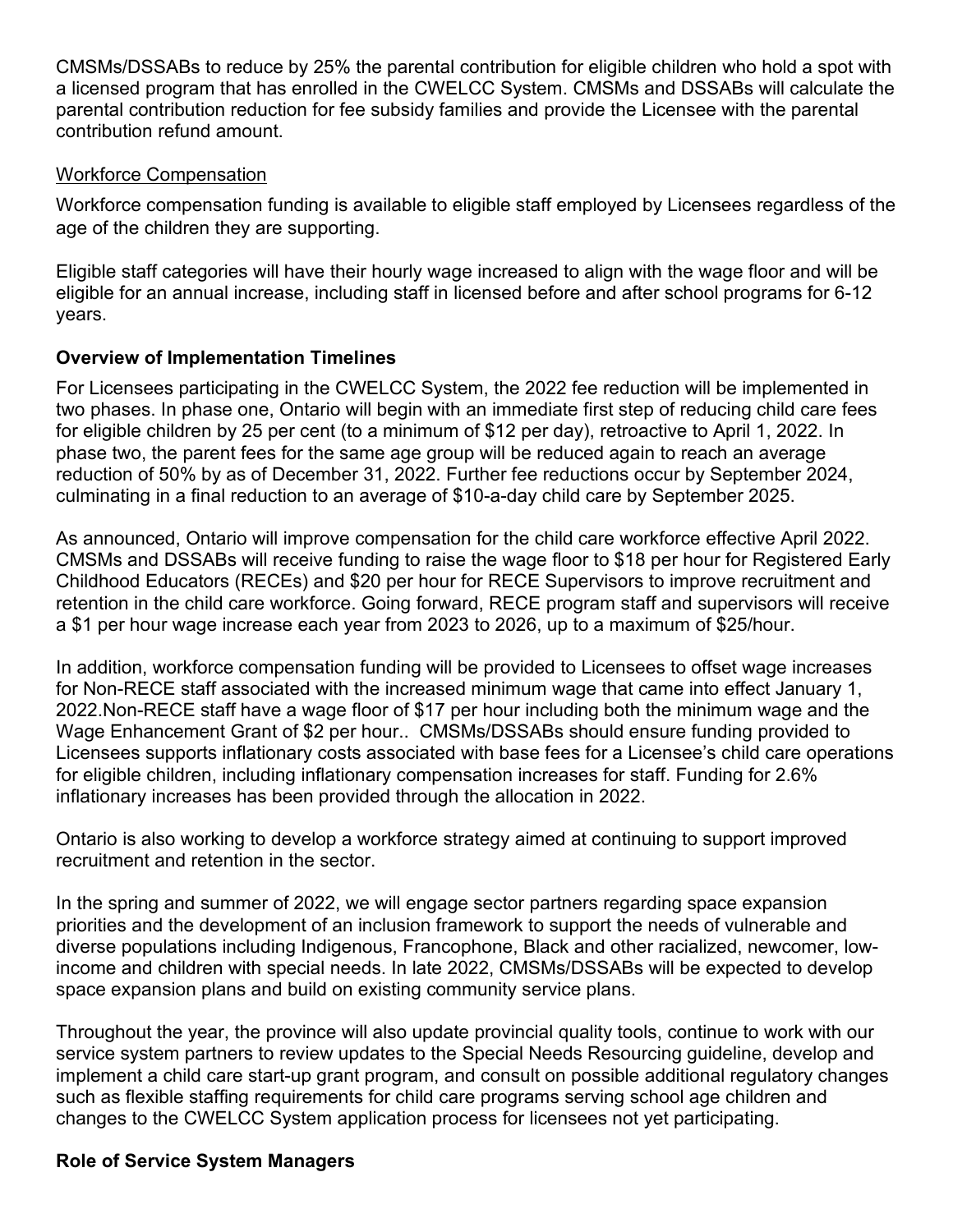CMSMs/DSSABs will continue their critical role as the designated child care and early years service system managers responsible for planning and managing licensed child care services and EarlyON Child and Family Centers in their communities.

To support the CWELCC System, service system managers will be expected to extend funding to all eligible Licensees that choose to participate and agree to the terms and conditions under the System. We recognize this will be a fundamental shift for some CMSMs/DSSABs and we will work with you to support children and families with accessing more affordable licensed child care. Administrative funding will be restored, as we recognize this is not the time to implement the previously announced funding cuts.

Attachment 2 provides funding guidelines for CMSM/DSSABs, with information on:

- Licensee eligibility and participation criteria
- Funding and Accountability
- Eligible expenses
- Reporting requirements
- Wage increases for eligible program staff

All licensees who wish to participate in the CWELCC System will be required to work with their service system manager to ensure that they meet provincial requirements and agree to the terms and conditions associated with the CWELCC System. Changes to the licensing process will be introduced to ensure that service system managers have the opportunity to advise potential applicants of funding availability in advance of licensing.

In the effort to support immediate and consistent implementation, the ministry is sharing a sample CWELCC application form and purchase of service agreement checklist tool that can be used by CMSMs/DSSABs to begin enrollment of licensees in the CWELCC System as early as April 19, 2022.

Finally, CMSM/DSSABs will be expected to establish policies and procedures to facilitate ongoing communication, distribution of information, and the inclusion of accessible information on their child care websites.

# **Cash Flow Payment**

Funding for CWELCC will be paid to CMSMs/DSSABs one month in advance to ensure CMSMs/DSSABs have adequate cash flow to provide to child care Licensees. As a result, the payments flowed to CMSMs/DSSABs for the period of April to December 2022 will include funding for 10 months, including for January 2023 which will require a higher level of funding to cover the next fee reduction starting December 31, 2022.

Funding will be provided in 10 equal payments in 2022, CMSMs/DSSABs should budget to ensure that based on the cash flows received in 2022, adequate funding is available to support the additional fee reduction in the month of January 2023.

The first CWELCC payment to CMSMs will be deposited in May and will include payments for the months of April, May, and June.

### **Next Steps**

Successful implementation of the CWELCC System is only possible with the commitment, knowledge, and experience of Ontario's diverse range of child care and early years leaders. Over the coming months, we will collaborate with CMSMs/DSSABs, Licensees and other sector partners as we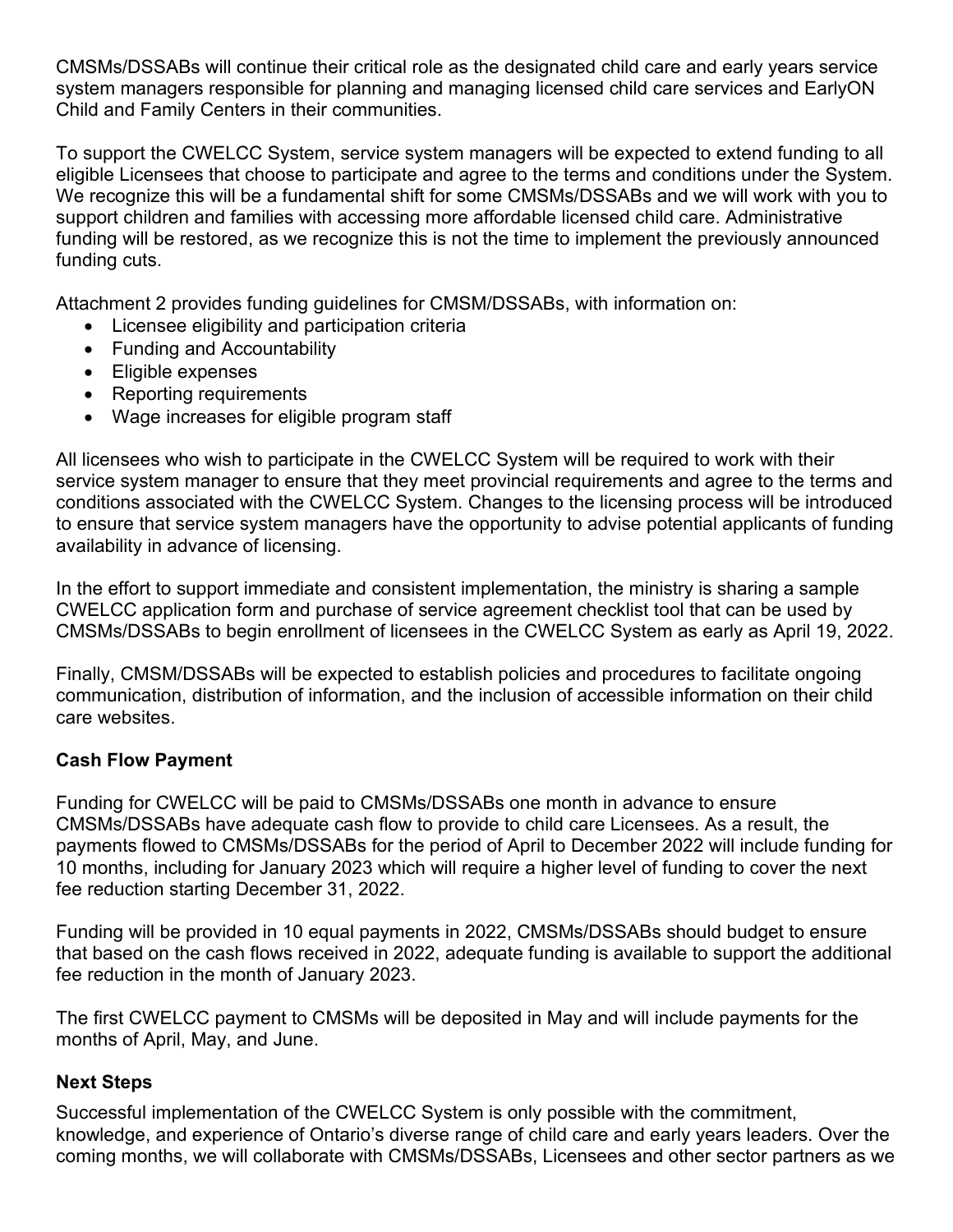chart our path forward. Continued targeted engagement will focus on next steps for fee reductions, approaches to enable workforce recruitment and retention, space expansion planning, and the development of frameworks to support directed growth, inclusion, and quality.

I want to extend my sincere gratitude to you and your staff for your unwavering commitment to supporting your communities. We look forward to working with you on the transformational work ahead.

Please note, the communications products related to this memo will be released in English. Products translated in French will be made available shortly. In the meantime, if you have any questions, please contact your Early Years Advisor (EYA). A listing of EYAs can be found on the ministry [website.](https://efis.fma.csc.gov.on.ca/faab/Contact_Us.htm)

Veuillez noter que les documents de référence liés à cette note de service seront publiés en anglais. Les traductions en français seront disponibles sous peu. Si vous avez des questions dans l'entremise, veuillez communiquer avec votre conseillère pour la petite enfance (CPE). Vous trouverez une liste des CPE sur le *[site Web du ministère.](https://efis.fma.csc.gov.on.ca/faab/Contact_Us_F.htm)*

Sincerely,

Holly Moran Assistant Deputy Minister Early Years and Child Care Division Ministry of Education

c: Early Years Advisors, Programs and Service Integration Branch Financial Analysts, Financial Accountability and Data Analysis Branch

### **Attachments:**

- Attachment 1: March 28, 2022 Email Communication: "Canada-Wide Early Learning and Child Care Agreement between the Province of Ontario and the Government of Canada"
- Attachment 2: Addendum to Ontario Child Care and EarlyON Child and Family Centres Service Management and Funding Guideline (2022)

# **Appendix:**

• Appendix A: Initial 2022 CWELCC Allocations to CMSMs/DSSABs

# **Appendix A: Initial 2022 CWELCC Allocations to CMSMs/DSSABs**

| <b>CMSM/DSSAB</b>                    | <b>Fee Reduction</b> | <b>Workforce</b><br>Compensation | Administration | 2022 Total<br><b>CWELCC</b><br><b>Funding</b> |
|--------------------------------------|----------------------|----------------------------------|----------------|-----------------------------------------------|
| Corporation of the City of Brantford | 4,728,232            | 375,260                          | 198,412        | 5,301,904                                     |
| City of Cornwall                     | 2,535,129            | 253,832                          | 146.517        | 2,935,478                                     |
| City of Greater Sudbury              | 8,104,135            | 273,626                          | 272,615        | 8,650,376                                     |
| The City of Hamilton                 | 29,000,451           | 1,189,378                        | 728.912        | 30,918,741                                    |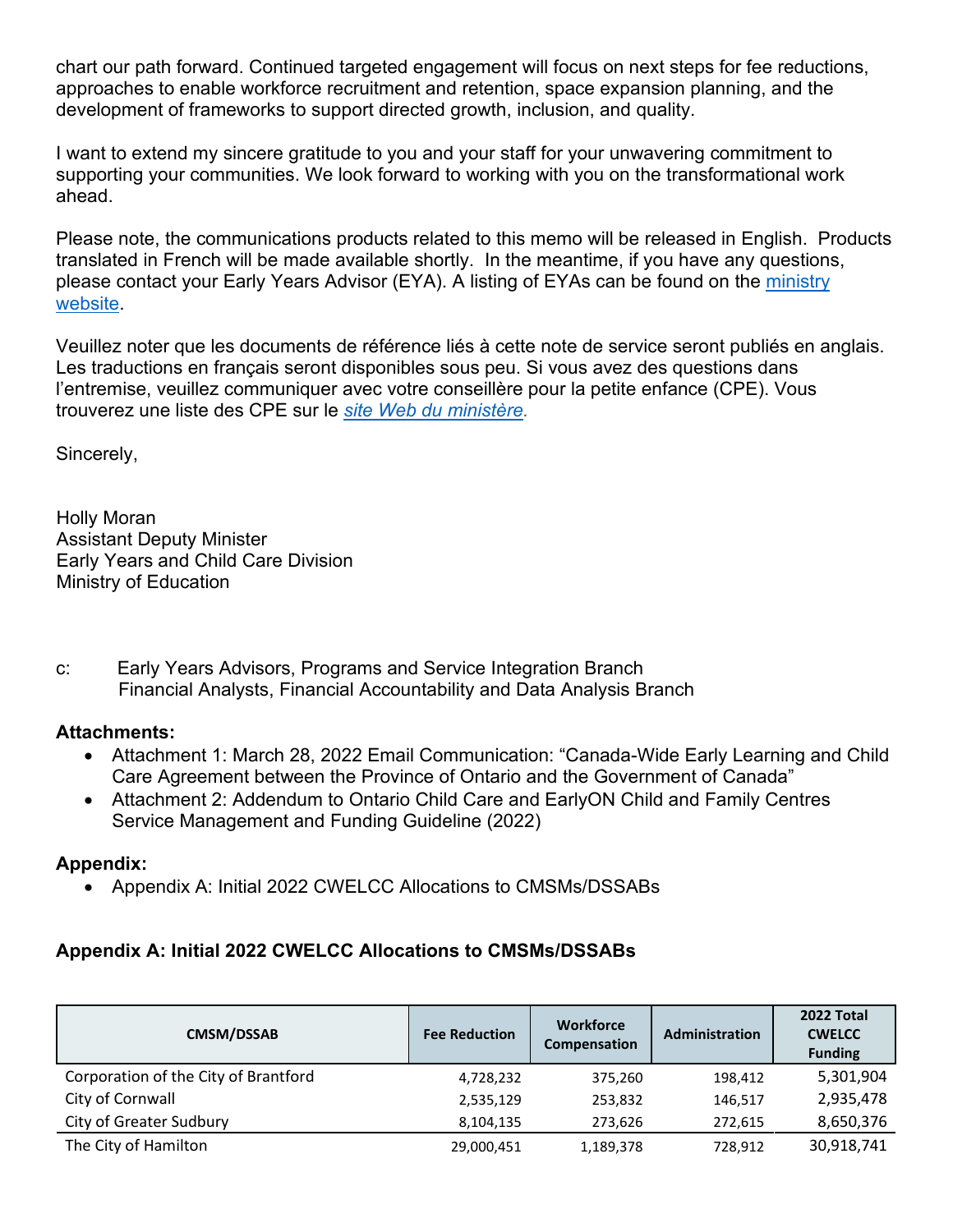| <b>CMSM/DSSAB</b>                                                             | <b>Fee Reduction</b> | <b>Workforce</b><br>Compensation | Administration | 2022 Total<br><b>CWELCC</b><br><b>Funding</b> |
|-------------------------------------------------------------------------------|----------------------|----------------------------------|----------------|-----------------------------------------------|
| Corporation of the City of Kawartha Lakes                                     | 1,828,971            | 167,774                          | 110,971        | 2,107,716                                     |
| Corporation of the City of Kingston                                           | 6,341,517            | 489,458                          | 210,173        | 7,041,148                                     |
| Corporation of the City of London                                             | 23, 255, 717         | 1,597,149                        | 560,886        | 25,413,752                                    |
| City of Ottawa                                                                | 56,995,831           | 1,767,825                        | 1,247,915      | 60,011,571                                    |
| Corporation of the City of Peterborough                                       | 5,472,602            | 278,039                          | 203,369        | 5,954,010                                     |
| Corporation of the City of St. Thomas                                         | 2,712,998            | 356,590                          | 133,490        | 3,203,078                                     |
| Corporation of the City of Stratford                                          | 2,064,107            | 183,271                          | 119,462        | 2,366,840                                     |
| City of Toronto                                                               | 190,796,428          | 4,899,614                        | 3,410,578      | 199,106,620                                   |
| Corporation of the City of Windsor                                            | 14,532,971           | 1,373,963                        | 482,780        | 16,389,714                                    |
| Corporation of the County of Bruce                                            | 2,880,681            | 206,575                          | 124,841        | 3,212,097                                     |
| Corporation of the County of Dufferin                                         | 3,096,331            | 147,125                          | 129,324        | 3,372,780                                     |
| Corporation of the County of Grey                                             | 2,915,923            | 338,301                          | 136,285        | 3,390,509                                     |
| Corporation of the County of Hastings                                         | 4,277,712            | 319,472                          | 160,440        | 4,757,624                                     |
| Corporation of the County of Huron                                            | 1,749,848            | 130,427                          | 109,547        | 1,989,822                                     |
| Corporation of the County of Lambton                                          | 4,669,992            | 559,477                          | 174,943        | 5,404,412                                     |
| County of Lanark                                                              | 3,307,774            | 61,074                           | 141,928        | 3,510,776                                     |
| County of Lennox & Addington                                                  | 1,444,266            | 80,356                           | 100,581        | 1,625,203                                     |
| County of Northumberland                                                      | 2,097,542            | 203,870                          | 119,356        | 2,420,768                                     |
| County of Oxford                                                              | 2,513,496            | 114,260                          | 130,590        | 2,758,346                                     |
| <b>County of Renfrew</b>                                                      | 2,550,655            | 208,024                          | 122,943        | 2,881,622                                     |
| County of Simcoe                                                              | 19,653,100           | 1,135,931                        | 537,417        | 21,326,448                                    |
| County of Wellington                                                          | 8,123,151            | 378,374                          | 249,094        | 8,750,619                                     |
| District Municipality of Muskoka                                              | 1,416,813            | 47,757                           | 96,890         | 1,561,460                                     |
| Corporation of the Municipality of Chatham-                                   |                      |                                  |                |                                               |
| Kent                                                                          | 4,011,345            | 345,712                          | 172,148        | 4,529,205                                     |
| The Corporation of Norfolk County                                             | 2,208,955            | 180,958                          | 125,949        | 2,515,862                                     |
| Regional Municipality of Durham                                               | 38,684,759           | 1,831,283                        | 960,752        | 41,476,794                                    |
| Regional Municipality of Halton                                               | 47,406,146           | 2,172,091                        | 1,008,270      | 50,586,507                                    |
| Regional Municipality of Niagara                                              | 14,520,586           | 1,039,646                        | 459,944        | 16,020,176                                    |
| Regional Municipality of Peel                                                 | 72,685,395           | 3,555,871                        | 1,512,348      | 77,753,614                                    |
| Regional Municipality of Waterloo                                             | 22,819,656           | 784,821                          | 513,843        | 24,118,320                                    |
| <b>Regional Municipality of York</b>                                          | 96,920,973           | 4,284,640                        | 1,950,028      | 103,155,641                                   |
| United Counties of Leeds & Grenville                                          | 2,818,349            | 315,698                          | 136,760        | 3,270,807                                     |
| United Counties of Prescott & Russell                                         | 4,059,516            | 226,856                          | 182,643        | 4,469,015                                     |
| Algoma District Services Administration Board                                 | 1,223,984            | 71,037                           | 94,991         | 1,390,012                                     |
| <b>District of Cochrane Social Service</b>                                    |                      |                                  |                |                                               |
| <b>Administration Board</b>                                                   | 2,900,598            | 203,609                          | 143,405        | 3,247,612                                     |
| <b>District of Nipissing Social Services</b>                                  |                      |                                  |                |                                               |
| <b>Administration Board</b>                                                   | 3,792,222            | 335,783                          | 167,296        | 4,295,301                                     |
| <b>District of Parry Sound Social Services</b><br><b>Administration Board</b> |                      | 18,221                           | 80,646         | 1,095,735                                     |
| District of Sault Ste Marie Social Services                                   | 996,868              |                                  |                |                                               |
| <b>Administration Board</b>                                                   | 2,575,839            | 147,215                          | 125,632        | 2,848,686                                     |
| District of Timiskaming Social Services                                       |                      |                                  |                |                                               |
| <b>Administration Board</b>                                                   | 1,001,479            | 77,469                           | 85,234         | 1,164,182                                     |
| Kenora District Services Board                                                | 1,742,109            | 30,263                           | 105,539        | 1,877,911                                     |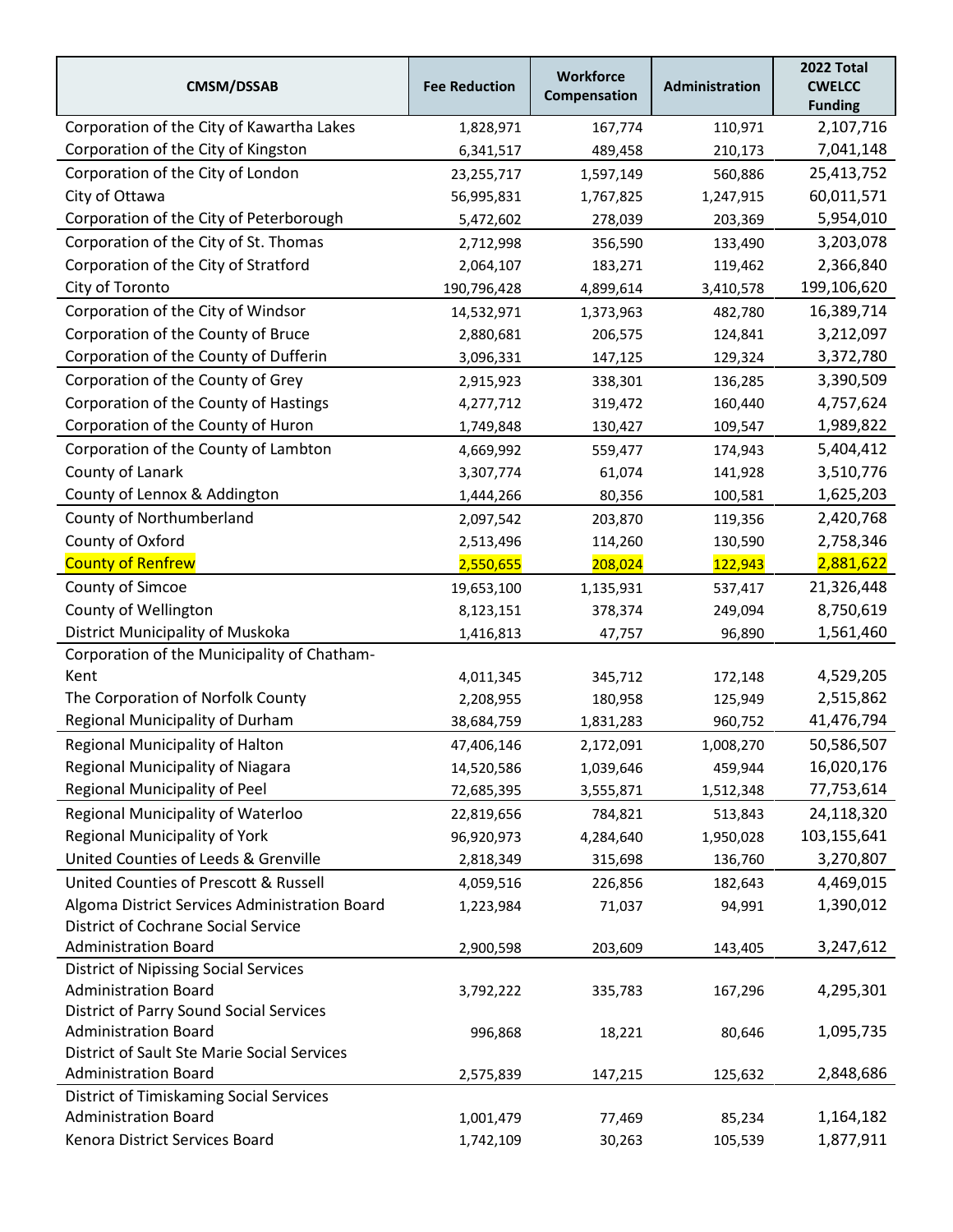| <b>CMSM/DSSAB</b>                           | <b>Fee Reduction</b> | <b>Workforce</b><br>Compensation | Administration | 2022 Total<br><b>CWELCC</b><br><b>Funding</b> |
|---------------------------------------------|----------------------|----------------------------------|----------------|-----------------------------------------------|
| Manitoulin-Sudbury District Social Services |                      |                                  |                |                                               |
| <b>Administration Board</b>                 | 435,048              | 43,492                           | 81,437         | 559,977                                       |
| Rainy River District Social Services        |                      |                                  |                |                                               |
| <b>Administration Board</b>                 | 667,016              | 20,222                           | 76.058         | 763.296                                       |
| District of Thunder Bay Social Services     |                      |                                  |                |                                               |
| <b>Administration Board</b>                 | 3,462,782            | 178,312                          | 140,135        | 3,781,229                                     |
| <b>PROVINCIAL TOTAL</b>                     | 734,000,000          | 33,000,000                       | 18,283,317     | 785,283,316                                   |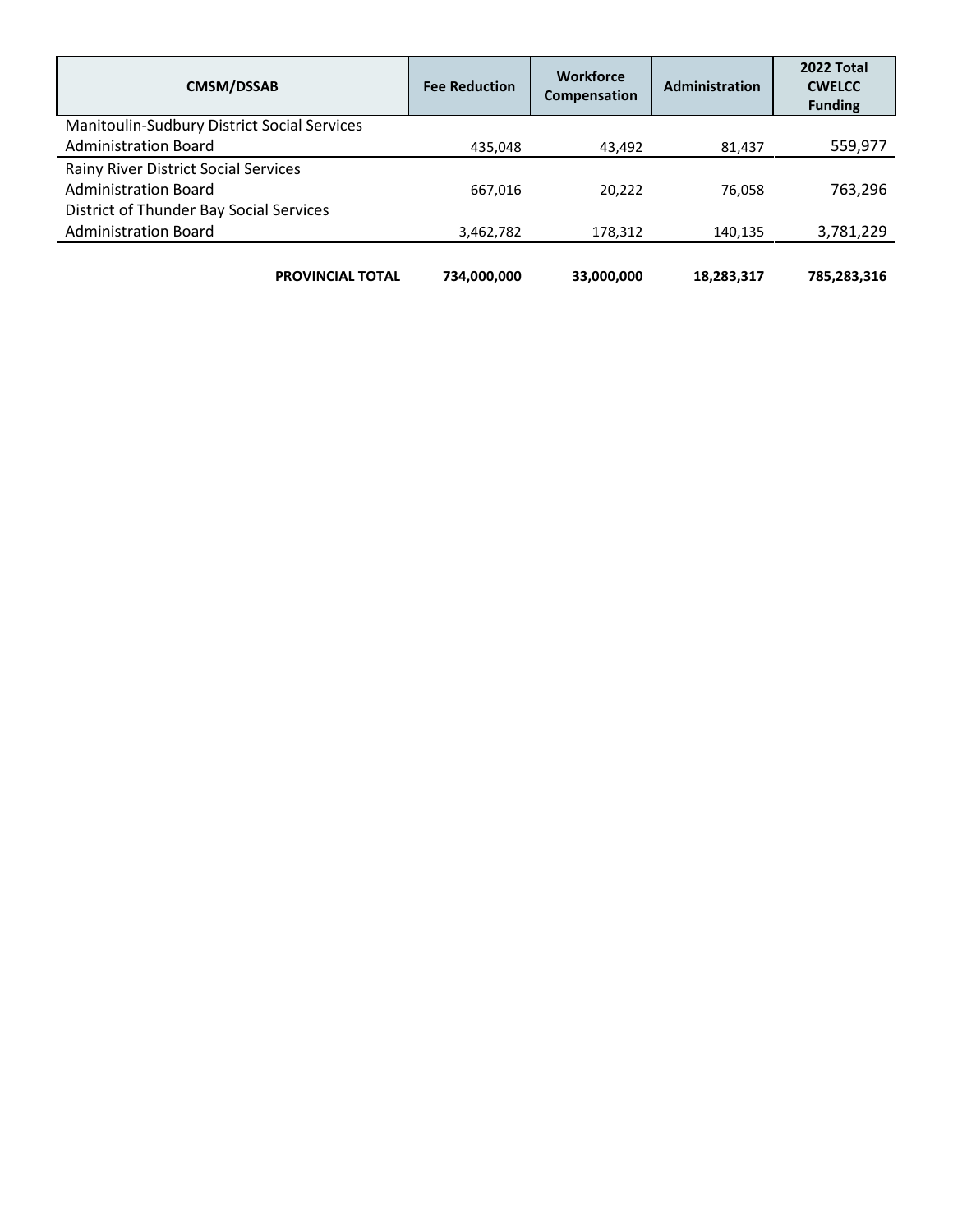

#### **BUSINESS CASE - STAFFING REPORT**

|                                           | Date: April 20, 2022                              |
|-------------------------------------------|---------------------------------------------------|
|                                           | <b>Department: Community Services, Child Care</b> |
|                                           | <b>Division</b>                                   |
| <b>Report Prepared by: Judy Mulvihill</b> |                                                   |

| <b>PROPOSAL</b>                                                        | To hire a new contract Child Care Supervisor (1820 hours) with mandatory benefits.                                                                                                                                                                                                                                                                                                                                                                                                                                                               |
|------------------------------------------------------------------------|--------------------------------------------------------------------------------------------------------------------------------------------------------------------------------------------------------------------------------------------------------------------------------------------------------------------------------------------------------------------------------------------------------------------------------------------------------------------------------------------------------------------------------------------------|
| <b>POSITION(S)</b><br><b>Union</b><br><b>Non-Union</b><br>$\mathbf{x}$ | To lead the roll out of the new Canada-Wide Early Learning and Child Care Plan (CWELCC).                                                                                                                                                                                                                                                                                                                                                                                                                                                         |
| <b>SUMMARY</b><br><b>Background</b>                                    | The Government of Ontario has announced a new Canada-Wide Early Learning and Child Care Plan (CWELCC) effective<br>April 1, 2022.                                                                                                                                                                                                                                                                                                                                                                                                                |
| <b>Discussion</b>                                                      | Under the agreement with the federal government, Ontario will receive \$13.2B over six years, which Ontario will<br>use over five years, to reduce fees for families and deliver an average of \$10 a day child care for eligible children by<br>September 2025. The County of Renfrew has been granted the following initial administration allocation for 2022 of<br>\$122, 943.                                                                                                                                                               |
|                                                                        | Canada-Wide Early Learning and Child Care Plan (CWELCC) funding for this allocation is to implement and administer<br>the new program which will significantly reduce parent fees for all families (including both full fee and fee subsidy),<br>modify the existing fee subsidy system and address barriers to the provision of inclusive child care.                                                                                                                                                                                           |
|                                                                        | A review of the present system of fee subsidy management, administration of funding for licensed child care<br>operators and creation of new policies, procedures and agreements with operators will need to occur over the<br>coming months. Management of these changes is expected to occur over the long term.                                                                                                                                                                                                                               |
|                                                                        | The creation of a new position, fully funded through CWELCC, will allow for a focused and systematic review and<br>implementation of the new program. These changes will not only affect internal practises but will impact our local<br>licensed child care system and the families in our community. It will be imperative that communication and change<br>be processed and delivered in a manner that is effective in producing changes that meets the provincial/federal<br>objective while local priorities, needs and challenges are met. |